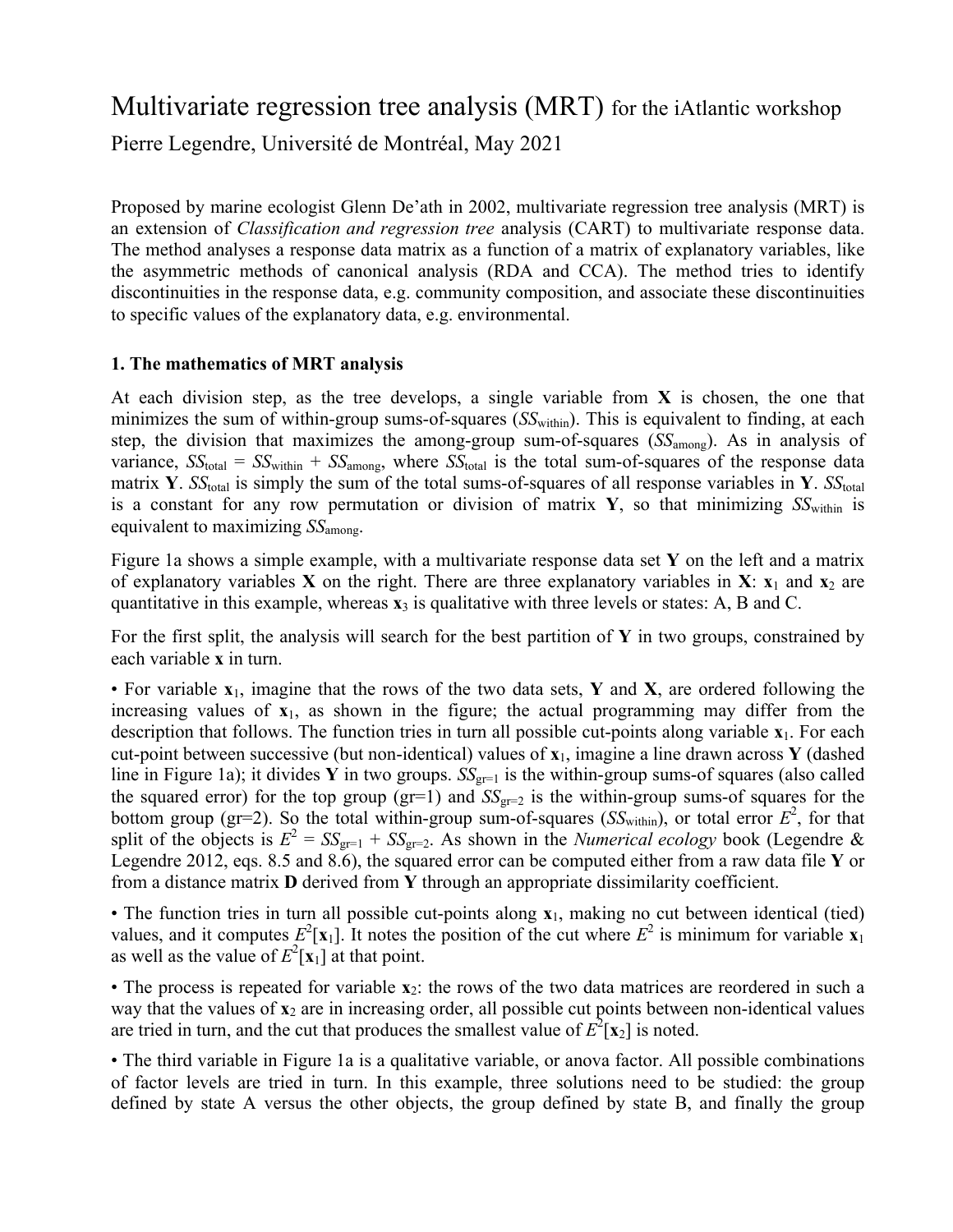• All values of  $E^2[\mathbf{x}_j]$  (there are three variables, hence three values in this illustration) are compared:  $E^2$ [**x**<sub>1</sub>],  $E^2$ [**x**<sub>2</sub>], and  $E^2$ [**x**<sub>3</sub>]. The smallest of these values is used to draw the first split of the regression tree in Figure 1b (top split), which is the first partition of data set **Y** in two groups.

• Each branch of the tree is then analysed separately; a *branch* is a group formed by a split. The search for a meaningful split is first done for the left branch of the tree. All explanatory variables in **X** are tried in turn and the variable that produces the split with the smallest value of  $E^2$ [**x**<sub>*j*</sub>] is used for the next split on the left-hand side of the tree. Similarly, the search is carried out for the objects in the right-hand branch of the tree and the variable of **X** that produces the split with the smallest value of  $E^2$ [**x**<sub>*j*</sub>] is used for that split. Any variable may be used for several splits. Figure 1b shows a tree produced for a data set **Y** with 3 species; the data in **Y** and **X** shown in Appendix 1.

The process could go on until the tree is fully resolved and individual objects form the terminal *leaves* of the tree. Users, however, are usually not interested in the fully resolved tree, but instead in a tree that presents informative partitions. That shorter tree is found by *pruning* the tree, an operation that consists in removing the smallest branches.

The optimal size of the tree is decided by a resampling analysis called cross-validation. How the cross-validation is used to determine the size of the final tree is described in section 2.

MRT belongs to the family of Euclidean methods because it is based on sums of squared deviations from the means, like anova and *K*-means partitioning. The appropriateness of MRT analysis for the analysis of species data matrices containing many zeros may be highly enhanced by transforming the species abundances with transformations like the chord, Hellinger and log-chord transformations. Data transformation could greatly improve the interpretability and usefulness of the trees as explanatory models of community response data.

## **2. A full example of MRT analysis: the spider data**

De'ath (2002) reanalysed the hunting spider data of Aart & Smeenk-Enserink (1975), using the spider and environmental data transformed and recoded by ter Braak (1986, Table 3); ter Braak had used these data to illustrate canonical correspondence analysis in his seminal paper. The recoded data are available in a data file of package {mvpart} (De'ath, 2011): 28 sites, 12 species and 6 environmental variables (water, sand, moss, light reflection, twigs, and herbs, transformed into classes from 0 to 9).

Following De'ath (2002), the species data were transformed by dividing each abundance value by its column mean, then by the row mean recomputed on the resulting file. The size of the tree was selected after cross-validation: the minimum value of the cross-validation error (*CV Error* = 0.483) was used to decide on the size of the tree (4 groups, Figure 2). The *R*-square of that tree (1 – relative error) was 0.788. The first split separated a group of 8 sites that harboured more twigs ( $\geq 8$ ) than the other sites; that group had higher abundances of species 2 and 7 than the other sites. The second split isolated a group of 6 sites found on dryer ground (water  $\leq$  2.5); it had higher abundances of the last two species. The last split separated two groups ( $n = 6$  and 8 respectively) according to soil humidity (water < 5.5 versus  $\ge$  5.5); the group of 6 sites is dominated by species 9, while its sister group, containing 8 sites, is the only one to show substantial abundances of species 1, 4, 5 and 6. An identical partition of the spider data sites into four groups was obtained by applying MRT to the chisquare transformed spider data.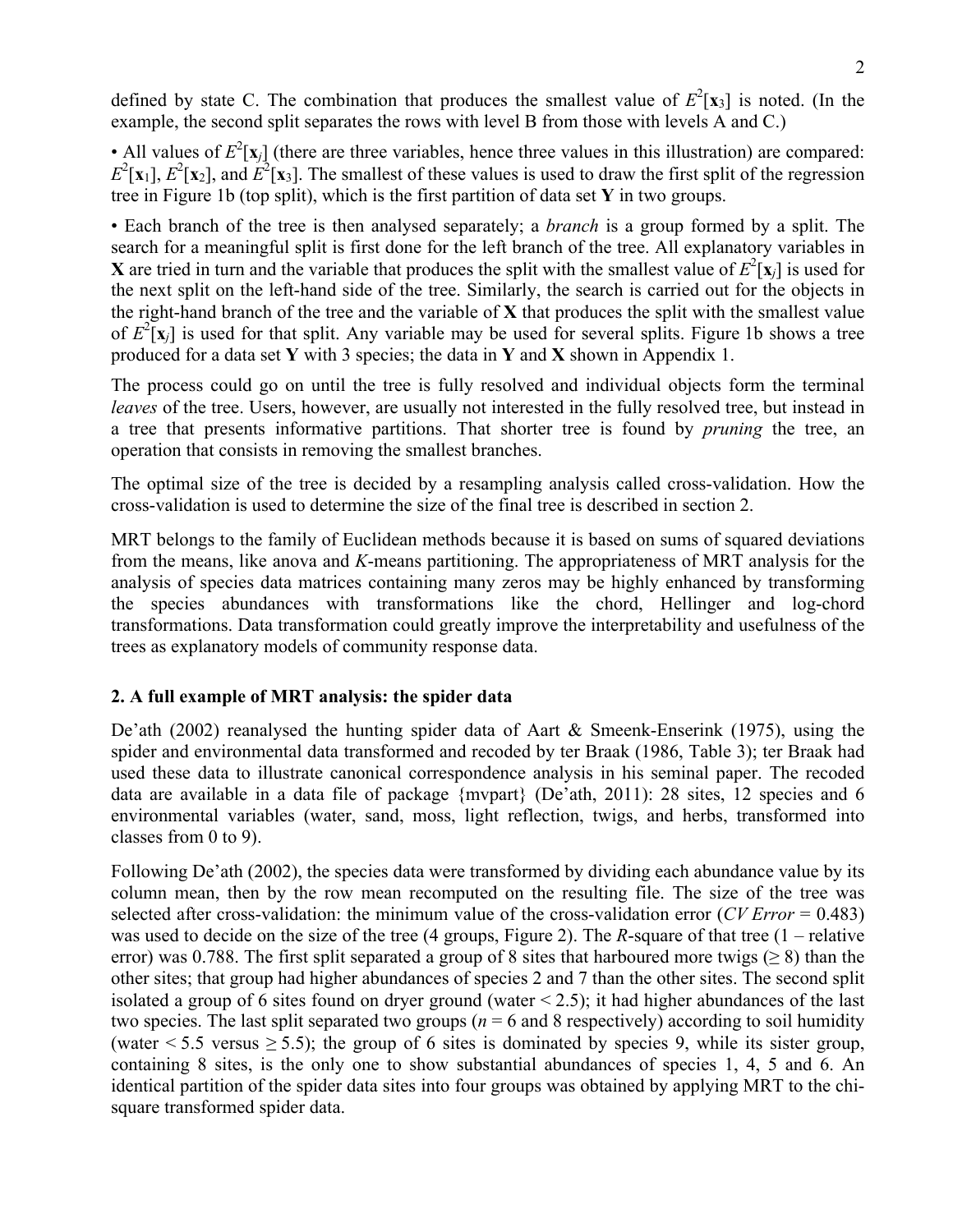#### **3. MRT as a form of space- or time-constrained clustering**

The multivariate regression tree method can be used as a form of spatially-constrained or timeconstrained cluster analysis. This idea was first proposed by Borcard et al. (2011, section 4.11.5) and Legendre  $\&$  Legendre (2012, section 12.6.5), and illustrated by the analysis of the fish community composition along a river. The river course was considered to be a curved spatial transect. The constraining variable may be the site numbers or, in the script in Appendix 3, the variable "dfs" (distance from the source) in data frame "env".

A constrained clustering solution is obtained by analysing a multivariate response matrix **Y** using a single quantitative or rank-ordered variable **x** representing the sampling sequence through space or time. The difference with Figure 1 is that matrix **X** only contains a single explanatory variable **x**, which serves as the constraint in the cluster analysis. **Y** may contain community composition data transformed in an appropriate way. For a weekly time series over a year, for example, the constraining variable **x** may be a vector containing the sampling dates counted from January 1st, or the week order numbers from 1 to 52; the results will be identical since MRT segments **Y** at cutting points along the explanatory, or constraining, variable **x**. The observations do not have to be equispaced along **x**. For spatial transects, the constraining variable may be the ordered sequence of site numbers along the transect or some order variable ordering the sites following their geographical order, as it is the case with variable 'dfs' (distance from the source of the river) in the example developed in the next section.

MRT is a least-squares algorithm. In the present application, it segments matrix **Y** in such a way that the sum of the multivariate within-group sums of squares is minimum, with the constraint that the sampling dates within each group be adjacent along the sampling sequence. MRT can be used to segment spatial series, e.g. transect data as shown in the following ecological application, as well as time series.

#### **4. An example of space-constrained clustering by MRT: the Doubs River fish data**

The example describes the space-constrained clustering of 29 sites along the course of Doubs River, in eastern France, computed for the fish community composition data.

The R code in Appendix 3 produces a space-constrained clustering of the Doubs River fish community data by MRT. The fish abundance data were Hellinger-transformed for this example. The regression tree is shown in Figure 3. — Pre-treatment of the fish data by the chord transformation also produced 5 groups (shown in the script in Appendix 3), which only differed in minor details from the 5 groups obtained from Hellinger-transformed data and shown in Figure 3.

A schematic map of the sites along the Doubs River, showing the partition into the 5 spatiallyconstrained groups, is presented in Figure 4. The "pick" graph showed that the partition into 9 groups had the minimum *CV Error*, but the most parsimonious partition within the confidence interval of the minimum *CV Error* was in 2 groups. Five groups, located mid-way between these two solutions, produced a map that could be interpreted in terms of differences in species composition among the groups.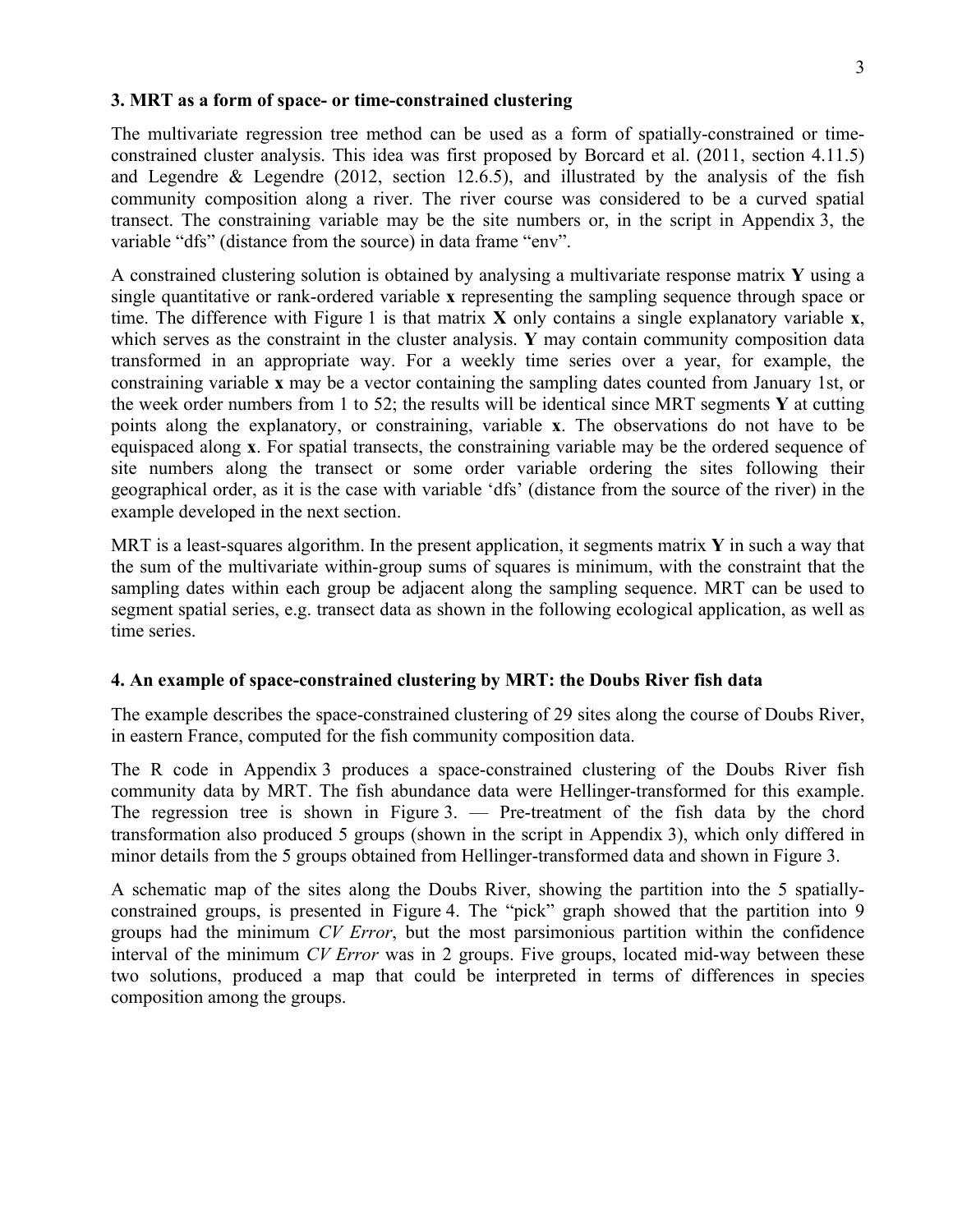

**Figure 1** – Schematic description of MRT analysis.

(a) Data: **Y** is the response data set. There are three explanatory variables in **X**;  $\mathbf{x}_1$  and  $\mathbf{x}_2$  are quantitative in this example, and **x**<sup>3</sup> is qualitative, with three factor levels (or qualitative states). The dashed horizontal line indicates a cut-point along the values of **x**1. The line is extended across **Y**, which is thus divided in two groups. The data used for this analysis are shown in Appendix 1.

(b) Multivariate regression tree computed by function mvpart() of the {mvpart} package; there were three "species" in **Y**; these variables are shown in Appendix 1. Variable  $\mathbf{x}_1$  controls the first split (the split occurs at the position of the dashed line in panel a). Variable **x**<sup>3</sup> controls the second split; the objects with level B are in the left-hand group, those with levels A and C are in the right-hand group. Variable  $\mathbf{x}_1$  was used again for the third split. The number of objects in each group is shown underneath each *leaf* (terminal group) of the tree, together with a histogram showing the relative abundances of the three species in that group in matrix **Y**. Figure from Legendre & Legendre (2012, Fig. 8.22), with permission from the authors.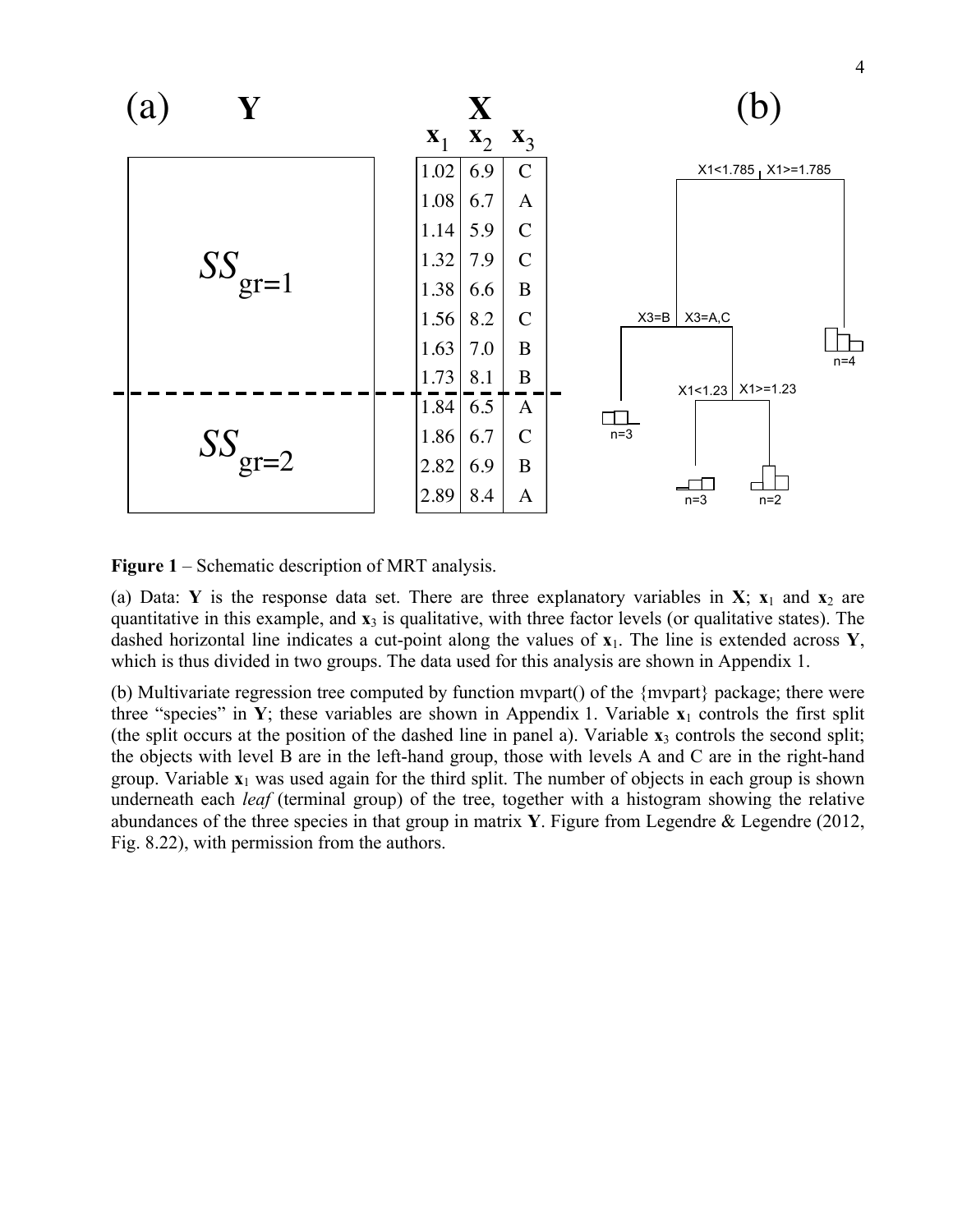

Error: 0.212 CV Error: 0.483 SE: 0.11

**Figure 2** – Multivariate regression tree for the hunting spider data analysed by De'ath (2002). The tree shown has  $k = 4$  *leaves* (or clusters). The relative abundances of the 12 species are shown in histograms positioned at the tips of the branches, with the species in the same order as in the **Y** input file; the species names are shown in the upper-left portion of the plot as they appear in the **Y** data file. Under each histogram, *n* is the number of sites in the leaf (group); the value before *n* is the sum of squared errors for the group, i.e. the *SS*<sub>gr</sub> statistic.

### Statistics shown underneath the plot

• *Error* is the total relative error of the tree with the chosen size (this figure shows the tree with  $k = 3$ ) leaves); the relative error statistics are represented by green dots in the "pick" graph (not shown here). The *R*-square of the tree model is (1 – *Error*).

*• CV Error* is the cross-validation error of the selected tree. *SE* is the standard error of the crossvalidation statistic for the selected tree. Run the analysis from the Examples section of the function documentation file and examine the first graph obtained when requesting xv="pick". The minimum value of the cross-validation error (the red dot in that graph) indicates the best-fitting tree model. One may also choose a good-fitting model that is more parsimonious than the one with the smallest *CV Error*, i.e. a tree with fewer splits and leaves. For that purpose, authors are recommending to select a tree whose *CV Error* is within one standard error (*SE*, vertical blue lines) of the smallest *CV Error* value (horizontal red line). The smallest tree meeting this condition is indicated by an orange dot in the "pick" graph.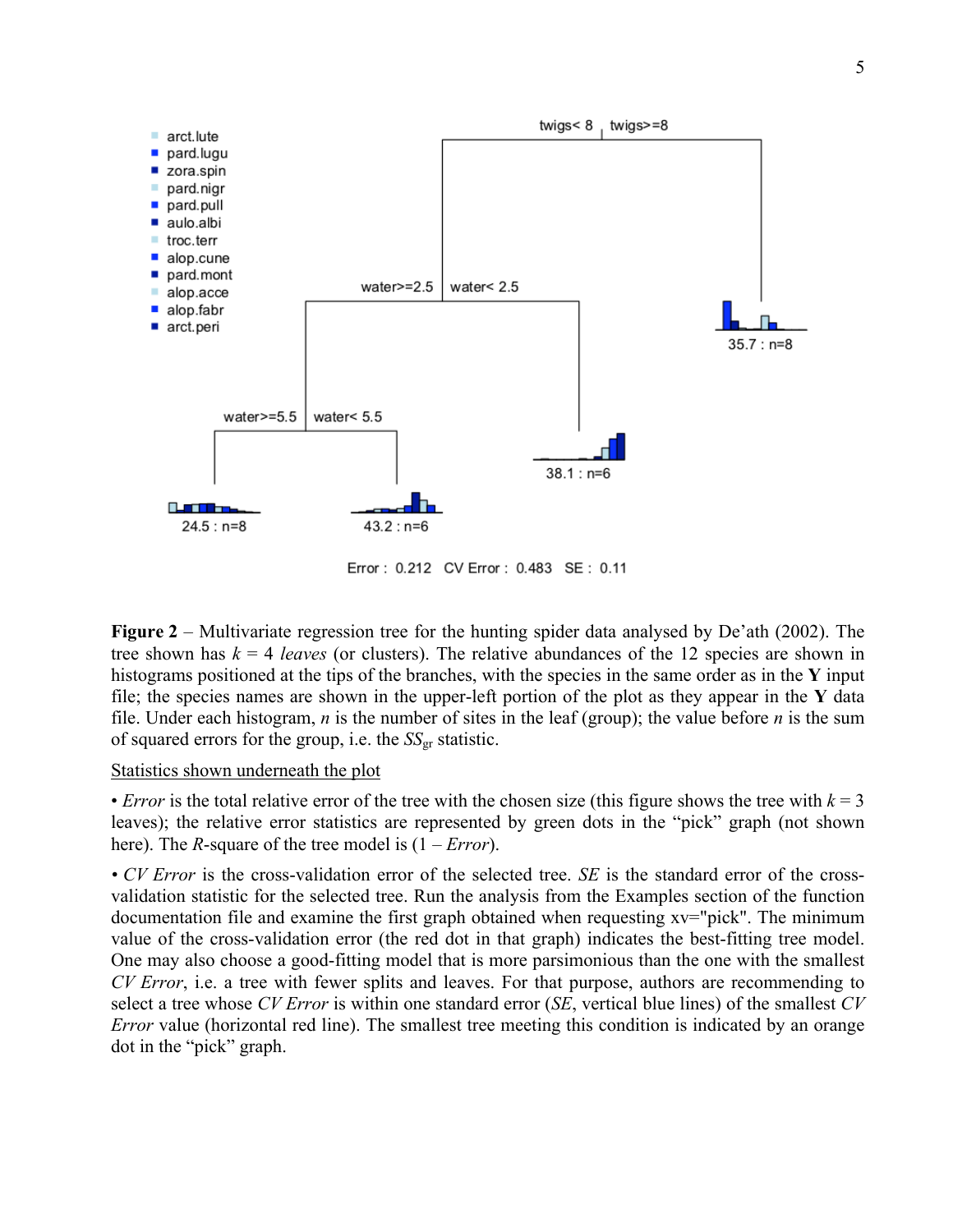

Error: 0.374 CV Error: 0.622 SE: 0.0929

**Figure 3** – Space-constrained clustering by MRT of the Doubs River fish community data, 29 sites. The constraining variable is 'dfs', the distance of the sites from the river source.





**Figure 4** – Schematic map of the sites along Doubs River. The symbols and colours represent the five spatially-constrained groups of sites. Sites 1 and 2 are on top of each other in the plot.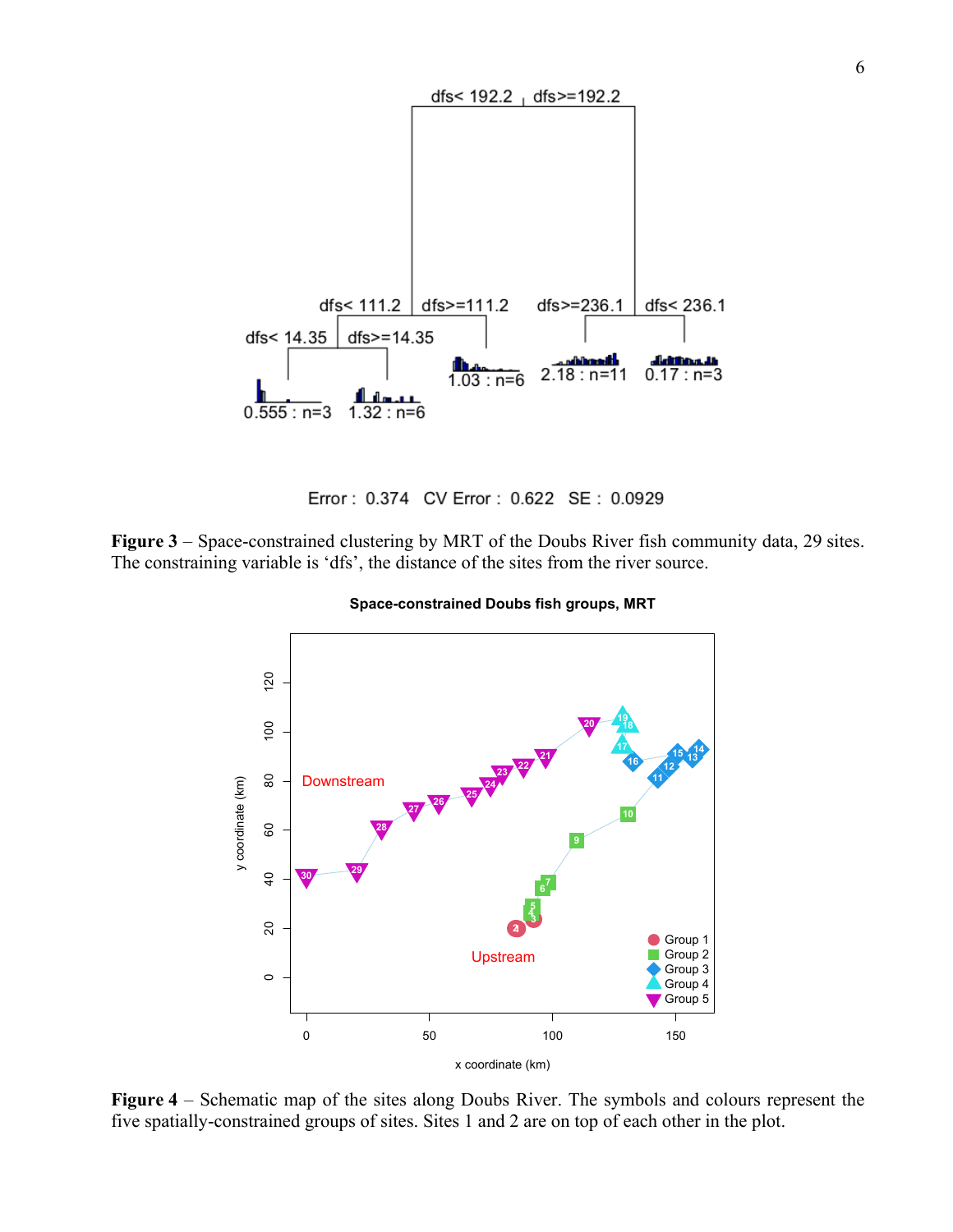### **References**

- Aart, P. J. M. (van der) & N. Smeenk-Enserink. 1975. Correlations between distributions of hunting spiders (Lycosidae, Ctenidae) and environmental characteristics in a dune area. *Netherlands Journal of Zoology* 25: 1-45.
- Borcard, D., F. Gillet & P. Legendre. 2011. *Numerical ecology with R.* Use R! series, Springer Science, New York. xi + 306 pp.
- Borcard, D., F. Gillet & P. Legendre. 2018. Numerical ecology with R, 2nd edition. Use R! series, Springer International Publishing AG.  $xy + 435$  pp.
- De'ath, G. 2002. Multivariate regression trees: a new technique for modeling species-environment relationships. *Ecology* 83: 1105-1117.
- De'ath, G. 2012. mvpart: Multivariate partitioning. R package version 1.6-0. http://cran.rproject.org/ web/packages/mvpart/.
- Legendre, P. & L. Legendre. 2012. *Numerical ecology, 3rd English edition.* Elsevier Science BV, Amsterdam. xvi + 990 pp.
- ter Braak, C. J. F. 1986. Canonical correspondence analysis: a new eigenvector technique for multivariate direct gradient analysis. *Ecology* 67: 1167-1179.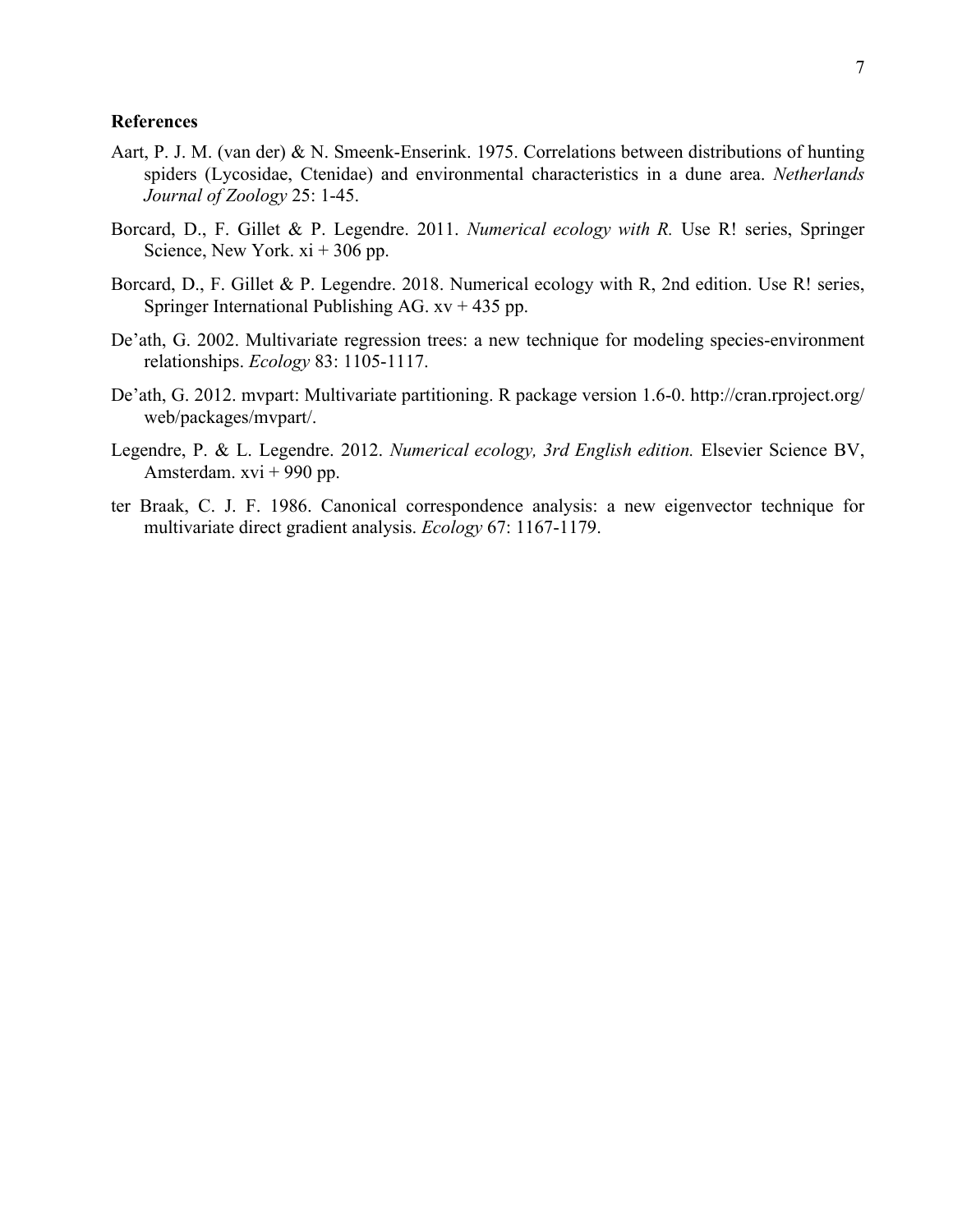Data files used to compute the multivariate regression tree in Figure 1. In the matrices that follow, the data in **Y** and **X** are ordered by the values of variable **x**1, as in Figure 1a.

### # Matrix **Y**

|                    | Y <sub>1</sub> | Y <sub>2</sub> | Y3        |
|--------------------|----------------|----------------|-----------|
| $\lceil 1, \rceil$ | 0.1910978      | 1.5642915      | 1.3534104 |
| [2,]               | 0.5743539      | 1.4040023      | 0.7107540 |
| [3,1               | 0.0000000      | 0.0000000      | 1.6401854 |
| [4,1]              | 0.7523856      | 2.2506030      | 1.1379542 |
| [5,1               | 1.0987933      | 1.3578862      | 0.2126343 |
| [6,1               | 0.7835680      | 2.9186479      | 1.8296707 |
| [7,1               | 1.8139399      | 1.5591685      | 0.0000000 |
| [8,1               | 0.9436658      | 1.5667416      | 0.2651598 |
| [9,]               | 2.0875316      | 1.4574247      | 1.1136134 |
| [10,1]             | 1.7829821      | 2.0335457      | 1.7756639 |
| [11,1]             | 3.0812930      | 0.6086476      | 1.1863433 |
| [12,1]             | 2.8692957      | 3.0200150      | 0.3664296 |

#### # Matrix **X**

|        | Χ1   | X2  | XЗ |
|--------|------|-----|----|
| Sitel  | 1.02 | 6.9 | C  |
| Site2  | 1.08 | 6.7 | А  |
| Site3  | 1.14 | 5.9 | C  |
| Site4  | 1.32 | 7.9 | C  |
| Site5  | 1.38 | რ.რ | в  |
| Site6  | 1.56 | 8.2 | C  |
| Site7  | 1.63 | 7.0 | в  |
| Site8  | 1.73 | 8.1 | в  |
| Site9  | 1.84 | 6.5 | A  |
| Site10 | 1.86 | 6.7 | C  |
| Site11 | 2.82 | 6.9 | в  |
| Site12 | 2.89 | 8.4 | А  |
|        |      |     |    |

Analysis that produced the tree in Figure 1 –

 $m\nu$ part(data.matrix(Y) ~ ., data=mat.X, xv="pick", xvmult=100)

The tree with size 4 (i.e. with 4 clusters) was selected.

 $# == == == ==$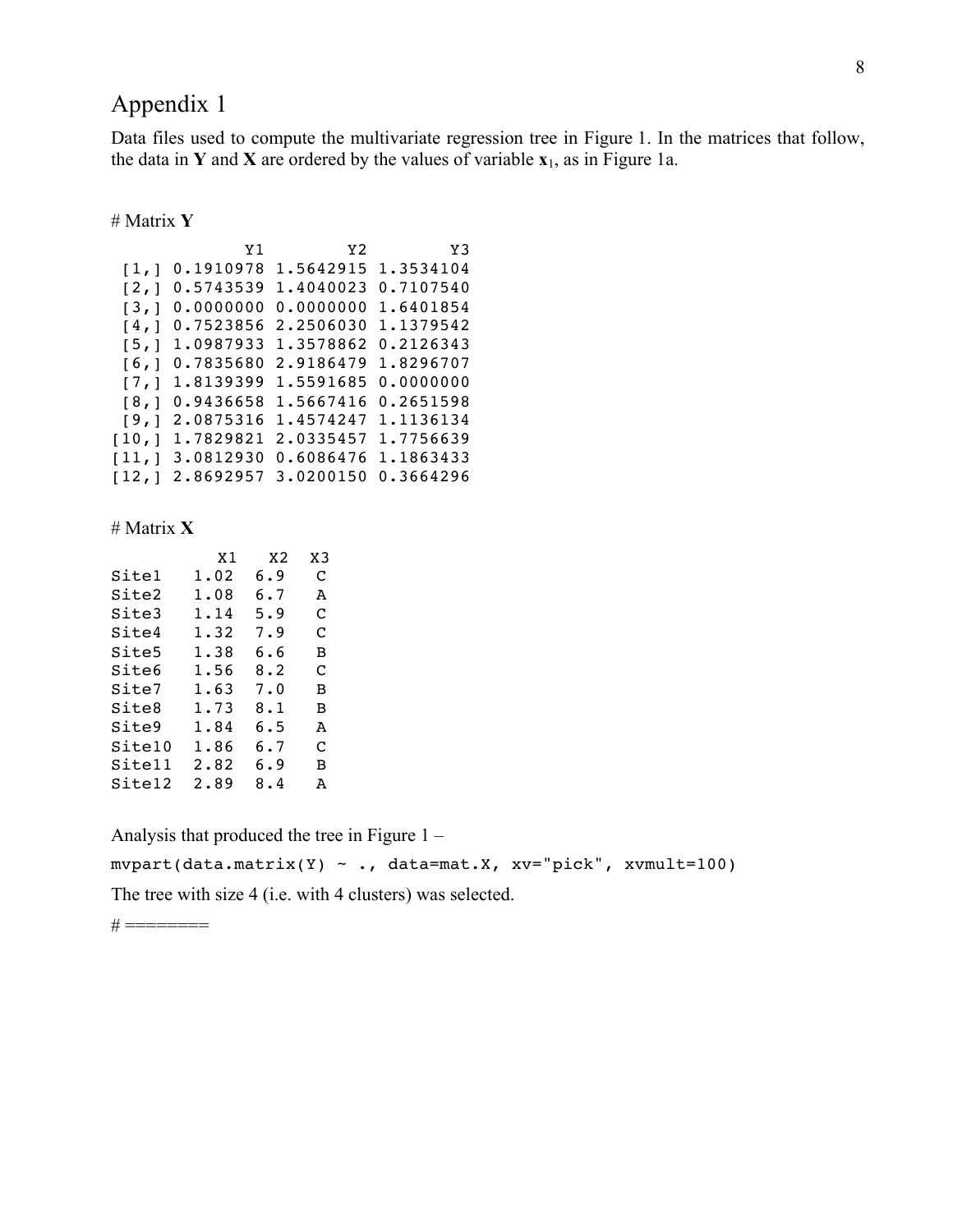# This Appendix contains practical notes on the use of function mvpart.R from package {mvpart} (De'ath 2012).

library(mvpart)

?mvpart # Documentation file

# Many of the arguments are the same as in the rpart function of package  ${rpart}.$ 

## **Required data files**

- $Y =$  response data; class: data.matrix
- $X =$  explanatory data; class: data.frame

## **Description of some graphical parameters used by mvpart** – See also: ?par

# Usage – An example

res = mypart(data.matrix(Y) ~ pH+Lat+Lon, data=X, margin=0.08, xv="pick", xvmult=100)

- xv="p" is short for xv="pick", which means: pick a number of groups by clicking
- xvmult: number of cross-validation steps

# If you have chosen  $xv="pick"$  or  $xv="p"$ , a first graph is produced –

- green line and dots: relative error for different values of k; this line has no minimum.
- blue line: cross validation error; choose the minimum value (indicated by red dot), or a smaller value within the confidence interval of the minimum (e.g. orange dot), shown by the horizontal red line in the graph.

# Click on a point in this graph to indicate your choice of the number of groups (k). The second graph appears; it contains the multivariate regression tree.

## **Additional functions to help interpret the MRT results**

### summary.rpart(res)

# Produce a PCA plot of the data showing the groups, number as selected. Each group is surrounded by a convex hull and the group centroids are linked by the tree structure.

### ?rpart.pca

rpart.pca(res, interact=FALSE, wgt.ave=FALSE)

# If interact=TRUE, the plot can be viewed from different angles by left-clicking around the plot.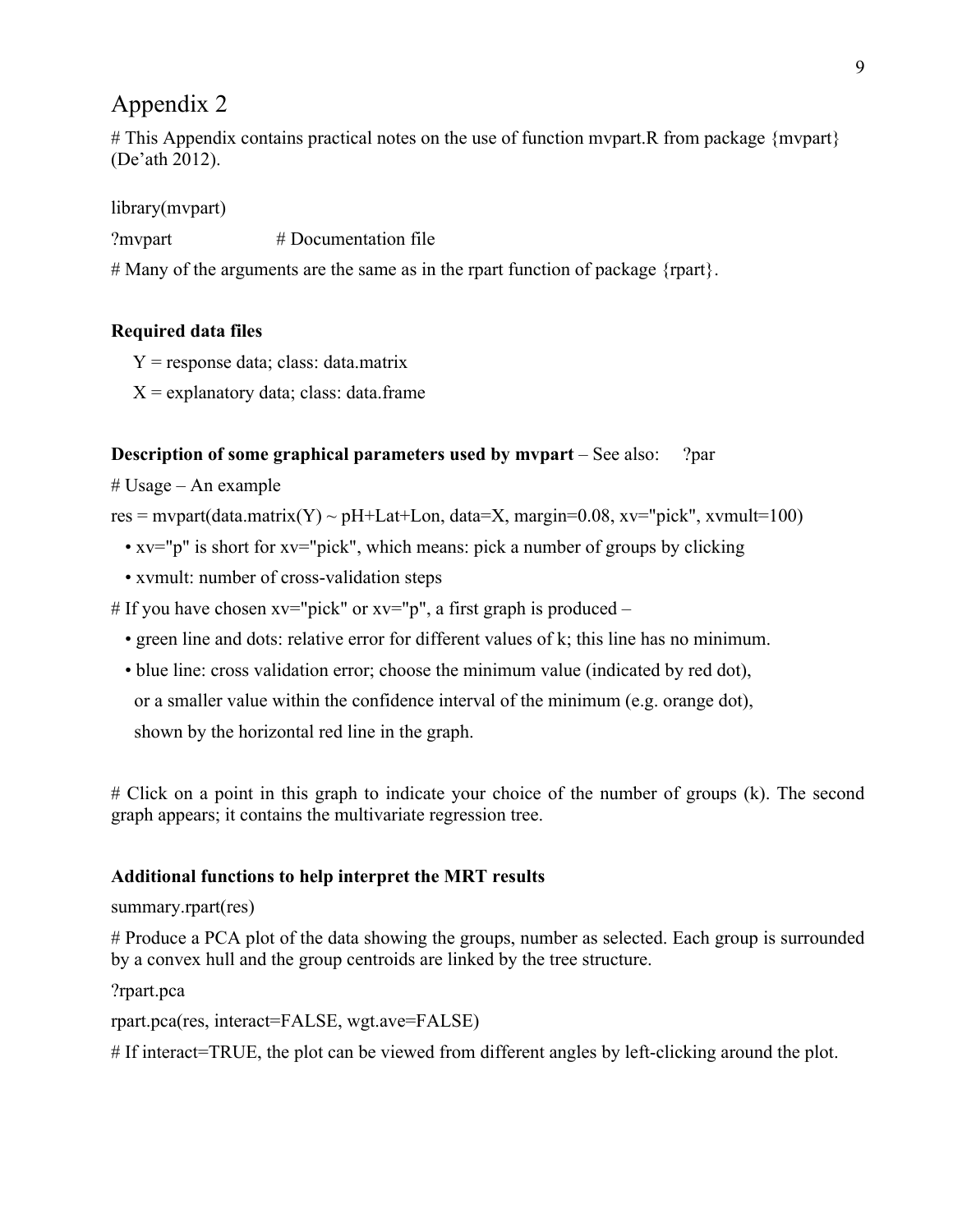### **Classification tree graph**

At the bottom of the tree –

- Error: relative error of the tree. R-square = 1 Error
- CV error: cross-validation error
- SE: standard error

Label on each split:

• the X variable used for that split and the values in the left and right branches

Underneath each leaf of the tree

- the value is the error sum-of-squares of the group ('leaf' of the tree)
- $\cdot$  n = number of objects in the group ('leaf')
- histogram of the abundances of the p species in matrix Y

## **Output object of function 'mvpart'**

# Type the following to obtain details on the mvpart output file:

?rpart.object

- object mypart\$y contains the response matrix
- object mypart\$call contains the call to the mypart function
- object mypart\$cptable contains a tree structure summary.  $CP =$  complexity parameter
- object mypart\$frame presents the tree in data.frame form, one row for each node of the tree. This element shows the number of objects in each cluster ('leaf').
- object mypart\$where contains a list of the groups to which individual objects belong in the classification.

========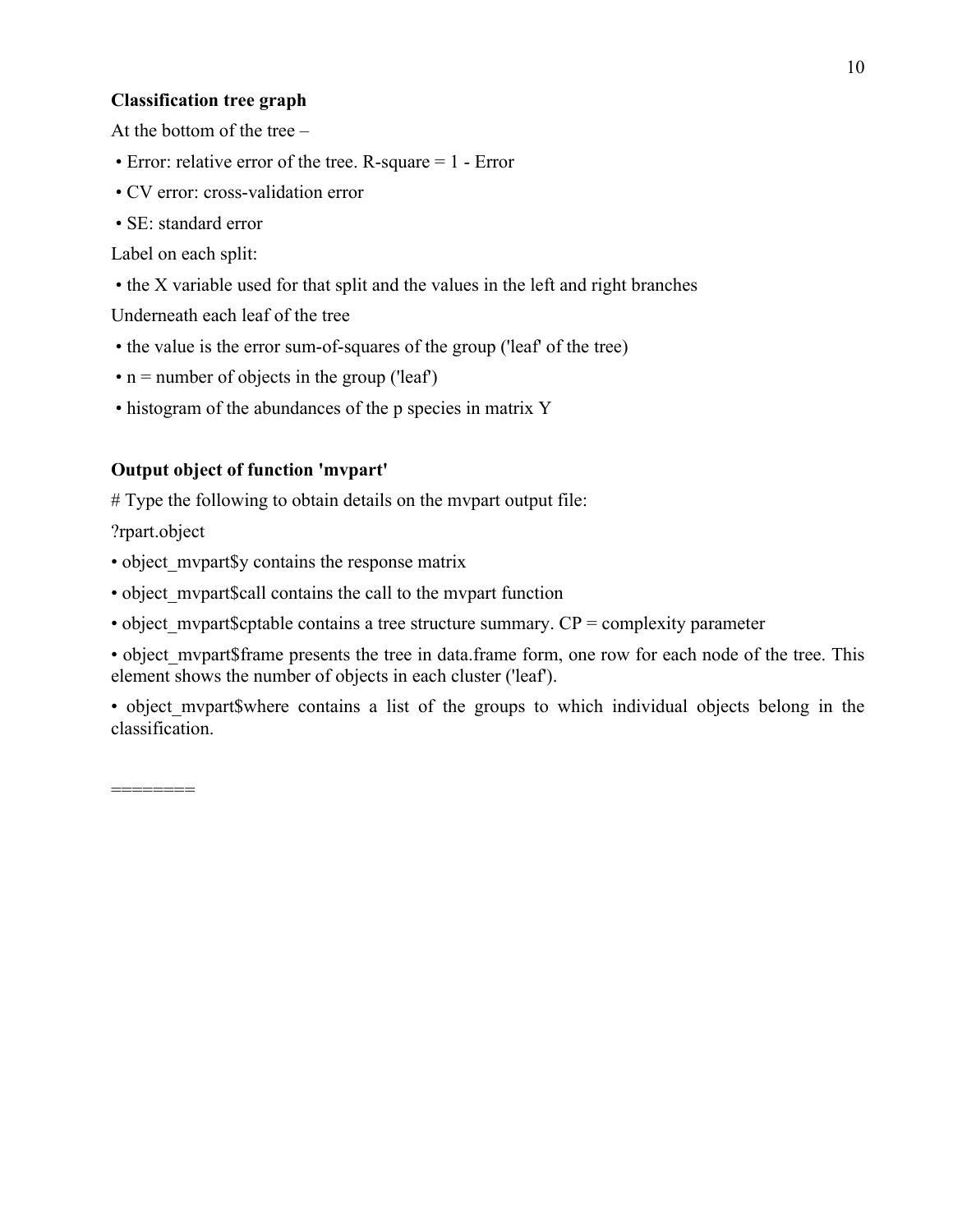# This Appendix contains R code to compute a spatially-constrained analysis by MRT of the fish community data along the Doubs River, using function mypart.R of package  ${mvpart}^1$ . The freshwater fish community data from the Doubs River in eastern France are used throughout the Borcard et al.  $(2011, 2018)$  books<sup>2</sup>.

```
# Load the necessary packages
library(vegan) 
library(mvpart)
```
# Load the following function. It will be used to renumber the clusters sequentially renumber.cl <- function(gr) {

```
aa <- 1
gr2 <- rep(1,length(gr))
for (i in 2:length(gr)) {
 if (gr[i]!=gr[i-1]) aa <- aa+1
gr2[i] <- aa
 }
gr2 
}
```
# Read the Doubs.RData file, obtained in the material downloaded from the NEwR Web site.

# Site #8, where no fish had been caught, must be removed from all data files to prevent that site from terminating a spatial segment of the sites

| spe $\le$ - spe[-8,]              | $\#$ Species data                                          |
|-----------------------------------|------------------------------------------------------------|
| $env \le env[-8]$                 | # Environmental data                                       |
| spa $\le$ - spa $\mid$ -8, $\mid$ | # Spatial data: geographic coordinates (for plotting maps) |

| # Transform the species data with the Hellinger and chord transformations |                              |
|---------------------------------------------------------------------------|------------------------------|
| $spe.hel \leq decostand(spe, "hellinger")$                                | $#$ Hellinger transformation |
| spe.norm $\leq$ decostand(spe, "normalize")                               | $\#$ chord transformation    |

 $1$  If package mypart is not already installed on your computer, install it manually following the instructions in Appendix 4.

<sup>&</sup>lt;sup>2</sup> To obtain the Doubs River fish community data, go to the Web page

http://adn.biol.umontreal.ca/~numericalecology/numecolR/ of the book *Numerical ecology with R, 2nd edition* (2018). In the white square, click on the link "Complete material, updated for  $R$  4.0.4" to download the scripts of R code, the two data sets used in the book and some R functions.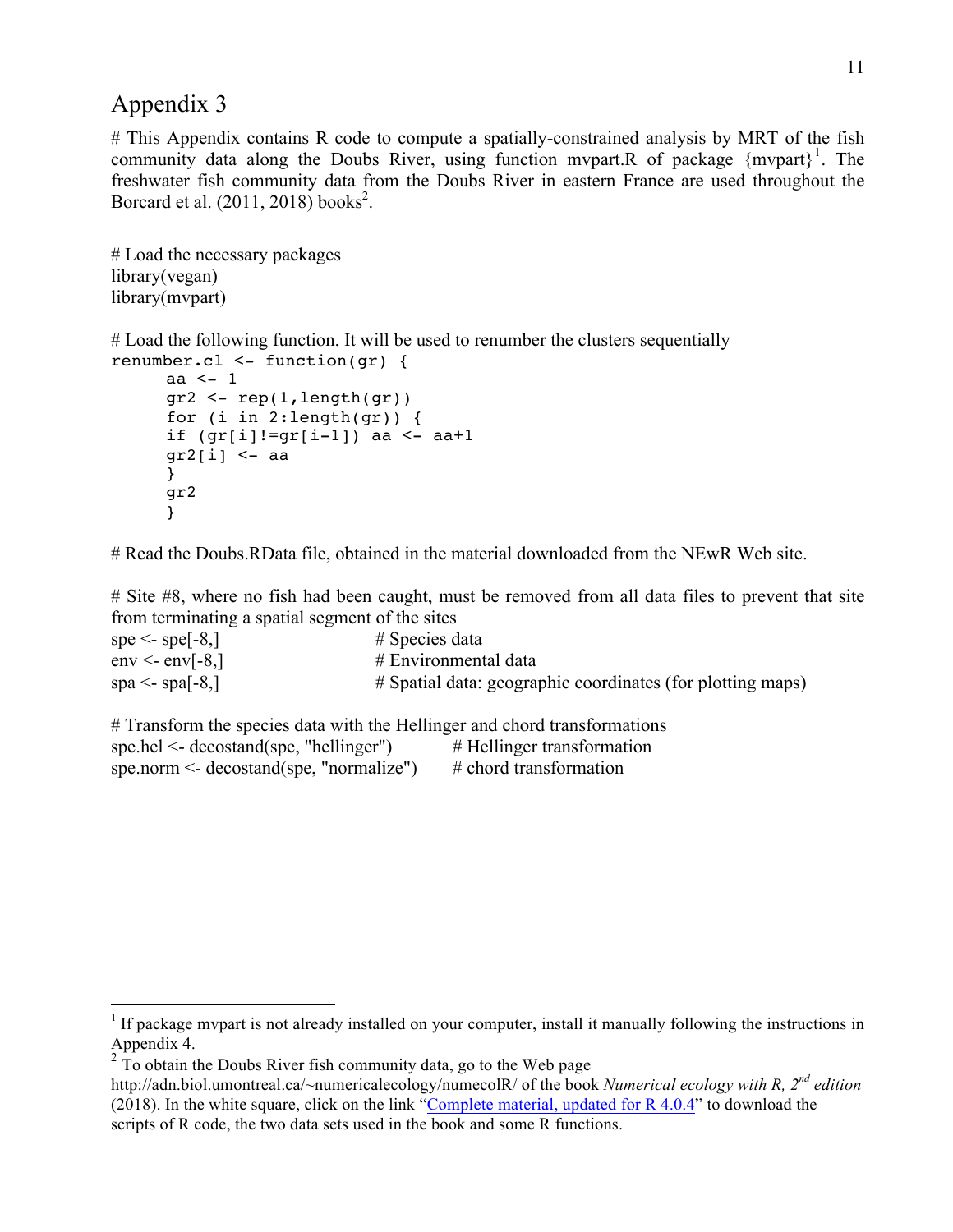$\#$  (a) MRT of the Hellinger-transformed abundance data  $\le$  = Used in figs. MRT.3 and MRT.4. # The spatially constraining variable is 'dsf', distance of the sites from the river source.

```
dev.new(title="MRT with sequential constraint, Hellinger")
spe.hel.seq <- mvpart(as.matrix(spe.hel) ~ dfs, data=env, xv="pick", 
    margin=0.08, xvmult=100)
```
# "pick" graph: click on the desired number of groups, e.g. 5 groups # Examine the sites composing the 5 groups, which form the leaves of the regression tree (gr5.hel <- spe.hel.seq\$where)

[1] 4 4 4 5 5 5 5 5 5 6 6 6 6 6 6 9 9 9 8 8 8 8 8 8 8 8 8 8 8 # Renumber the 5 groups with function "renumber.cl()", so that the group numbers in Figure 4 will start with 1 at the head of the river

```
( gr5.hel.ren = renumber.cl(gr5.hel) )
 [1] 1 1 1 2 2 2 2 2 2 3 3 3 3 3 3 4 4 4 5 5 5 5 5 5 5 5 5 5 5
##### End Hellinger
```
# (b) MRT of the chord-transformed abundance data;

# Readers can produce the MRT tree, as in the Hellinger case.

```
dev.new(title="MRT with sequential constraint, chord")
spe.ch.seq <- mvpart(as.matrix(spe.norm) ~ dfs, data=env, xv="pick", 
    margin=0.08, xvmult=100)
```

```
# "pick" graph: click on the desired number of groups, e.g. 5 groups
```

```
( gr5.ch <- spe.ch.seq$where )
[1] 5 5 5 6 6 6 6 6 6 7 7 7 7 8 8 8 9 9 9 9 9 9 9 9 9 9 9 9 9
# Renumber the 5 groups with function renumber.cl(
(qr5.ch.ren = renumber.cl(qr5.ch) )[1] 1 1 1 2 2 2 2 2 2 3 3 3 3 4 4 4 5 5 5 5 5 5 5 5 5 5 5 5 5
\# \# \# \# End chord
```
# Plot the clusters on a schematic map of the Doubs river using the following script. # The coordinates of the sites are found in file "spa". The map is shown in Figure 4

# The groups from Hellinger-transformed data are identified as variable gr2, used in the script gr2 = gr5.hel.ren

```
dev.new(title="Map of MRT groups on Doubs river")
plot(spa, type="n", main="Space-constrained Doubs fish groups, MRT", 
   xlab="x coordinate (km)", ylab="y coordinate (km)", asp=1)
lines(spa, col="light blue")
text(80, 8, "Upstream", cex=1.2, col="red")
text(15, 80, "Downstream", cex=1.2, col="red")
k <- length(levels(factor(gr2)))
for (i \text{ in } 1:k) {
   points(spa[gr2==i,1], spa[gr2==i,2], pch=i+20, cex=3, col=i+1, bg=i+1)
    }
text(spa, row.names(spa), cex=0.8, col="white", font=2)
legend("bottomright", paste("Group",1:k), pch=(1:k)+20, col=2:(k+1), 
   pt.bg=2:(k+1), pt.cex=2, bty="n")
```